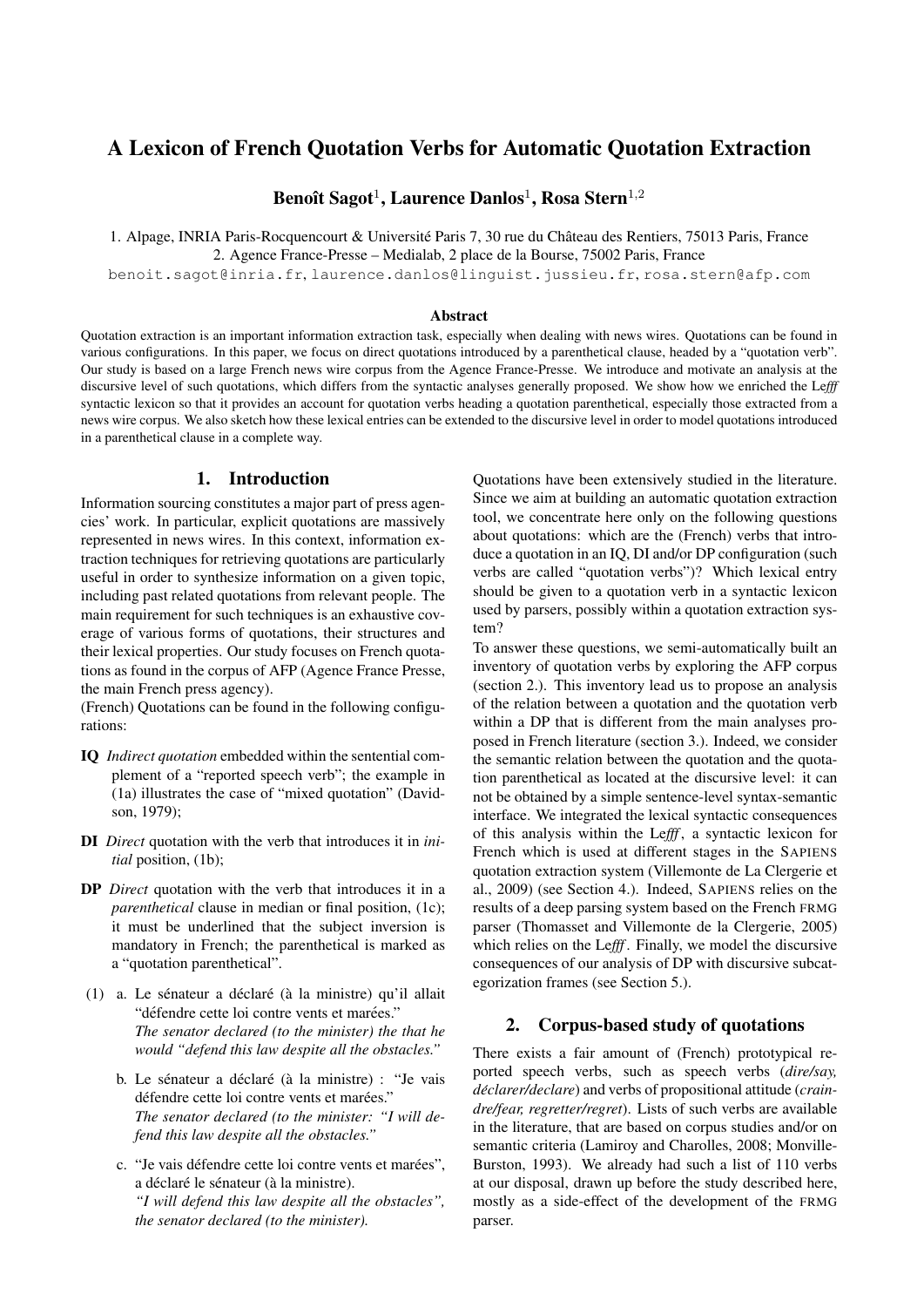The first step of our corpus-based study of quotations was aimed at extracting quantitative information from our news wire corpus, in order to evaluate the relative importance of the three quotation configurations listed above.

We first looked in a corpus of 5000 AFP news wires for quotation configurations (IQ, DI, DP) involving inflected forms of quotation verbs from our initial list. We achieved this by means of a set of regular expressions meant to get a broad coverage and a good detection recall. In consequence, out of the 2,742 candidates we gathered, many of them did not correspond to quotations. Therefore, we sorted out the results manually, thus building a corpus of 836 quotation configuration occurrences associated with quotation verbs. Out of the 110 verbs in our initial list, 91 are represented.

A manual classification of these occurrences among the three quotation configurations allowed us to make the following observations:

- a vast majority of the verbs occur in DPs: 70 over 91;
- among these 70 verbs, 20 occur only in DPs; the latter are either pronominal verbs, intransitive verbs or verbs not usually listed as reported speech or propositional attitude verbs;
- the distribution among all verbs between IQs, DIs and DPs shows that DPs are the most frequent configurations, with respectively 20.6%, 2.9% and  $65.8\%$ .<sup>1</sup>

These three observations suggest that DP is a somewhat productive configuration. We therefore decided to leave aside the case of DIs for further work and focus on DPs. This led us to try and gather a more comprehensive list of quotation verbs that can occur in DPs and their associated properties.

In order to carry out this second step of our corpus-based study, we applied on the corpus the subset of the regular expressions developed during the first step that represent solely DPs. The result is an extended list of 232 verbs associated with DP occurrences. We then included all newly extracted verbs in the complete set of regular expressions (including those for IQs and DIs). This allowed us to manually classify the extended verb list, once again w.r.t. their distribution over IQs, DIs and DPs. This showed the following:

- any verb occurring in an IQ can also occur in a DP;
- more verbs extracted during the second phase only occur in DPs; moreover, as already found out during the first step of our corpus-based study, such verbs are either pronominal, intransitive or transitive but not prototypical reported speech verbs; overall, only one half of the 232 verbs are reported speech verbs which can introduce an IQ.

After a more careful analysis of these 232 verbs, we have divided them up into three classes:

- Class 1: 118 transitive reported speech verbs such as *dire/say* or *repondre/answer ´* which appear in both IQs and DPs,
- Class 2: 43 intransitive verbs such as *ricaner/snigger* or *fulminer/fulminate* which appear in DPs but not in IQs,
- Class 3: 71 transitive verbs such as *commenter/comment* or *continuer/continue* which appear in DPs but not in IQs.

These surprising results, especially concerning Class 3, require an analysis on DPs and verbs that head their parenthetical clauses, conducted in the following section.

## 3. Analysis of quotation verbs in DPs

In French studies, it is commonly stated that the quotation in a DP is linked to the *direct object* of the quotation verb. For example, (Bonami and Godard, 2008) consider that the quotation has the characteristics of an *extracted* object<sup>2</sup>. However, their study is based only on reported speech verbs.

(Lamiroy and Charolles, 2008) consider both (transitive) reported speech verbs of Class 1 and intransitive verbs of Class 2. They put forward the hypothesis that "speech verbs" are basically transitive (with the speech argument realized as the direct object). Therefore they define a transitivity scale: *ricaner/snigger* is "less" transitive than *dire/say* since it can be a quotation verb in a DP, (2a), but not in an IQ, (2b).

- (2) a. "Je m'opposerai à cette loi", ricana le sénateur. *"I will oppose this law", the senator sniggered.*
	- b. \*Le sénateur a ricané qu'il s'opposerait à cette loi. *The senator sniggered that he would oppose this law.*

It doesn't seem justified to consider *ricaner/snigger* as transitive just because it can be the head of a quotation parenthetical. Moreover, the hypothesis advocated in (Lamiroy and Charolles, 2008) doesn't hold for transitive verbs of Class 3, whose direct object doesn't refer to the speech argument, as we are going to show.

When no quotation is involved, the verb *commenter* takes an obligatory direct object and an optional oblique object introduced by *par/with*, (3a). The direct object refers to the commented thing — this semantic argument is noted  $X \rightarrow$ , while the oblique object refers to the commentary — noted  $Y<sup>3</sup>$ . These two complements are compulsory nominal: (3b) and (3c) are unacceptable. Therefore, *commenter* cannot head an IQ configuration. On the other hand, *commenter* can be a quotation verb in a DP,  $(3d)$  — and it has the same

<sup>&</sup>lt;sup>1</sup>The remaining 10.8% of the occurrences correspond to "pure quotations", where the verb does not grammatically support the quotation, as in *Un recent article jugeait cette candidature "scan- ´ daleuse", et accusait M. Hosni. (A recent article considered this candidacy as "disgraceful", and accused Mr. Hosni.)* We do not deal with this case here since we are interested in quotation verbs.

<sup>2</sup>They model the extracted object in HPSG with a *slash* feature in the parenthetical clause.

<sup>&</sup>lt;sup>3</sup>When Y is not syntactically realized, it is qualified as "unspecified".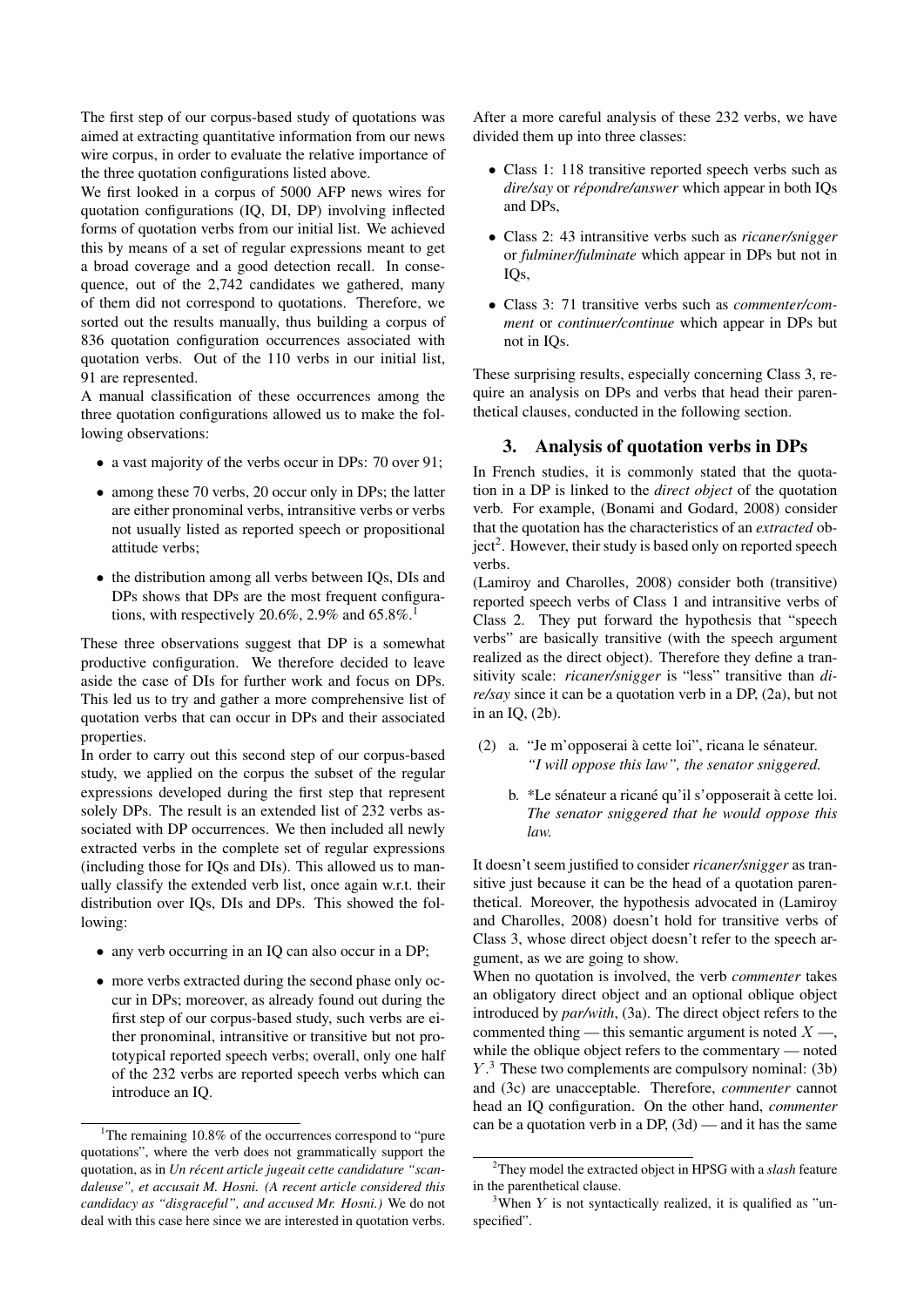meaning in  $(3a)$  and  $(3d)$ . In  $(3d)$ , the commentary Y is given in the quotation, while  $X$  is given in the left discursive context: it corresponds to the government's decision of cutting taxes (which is the antecedent of *ce/it*).

- (3) a. Le député a commenté cette décision (par une remarque acerbe). *The deputy commented on this decision (with a caustic remark).*
	- b. \*Le député a commenté que les impôts allaient être réduits (par une remarque acerbe). *The deputy commented (on) that taxes will be cut (with a caustic remark).*
	- c. \*Le député a commenté cette décision par (ce) qu'il trouvait cela anticipé. *The deputy commented on this decision with that he found it premature.*
	- d. Le gouvernement a annoncé sa décision de réduire les impôts. "C'est prématuré", a commenté le député. *The government announced their decision to cut taxes. "It is premature", the deputy commented.*

The quotation  $Y$  in (3d) is not linked to the direct object of *commenter* since the latter refers to X. Moreover, the semantic argument  $X$  cannot be realized in the parenthetical (neither as an NP: \**a commenté le député cette décision* nor as a clitic: \* *l'a commentée le député*) although it cannot be left unspecified: it must be retrieved in the left discursive context of the DP. This left context cannot be empty: a discourse cannot start with a DP whose quotation verb is *commenter*, even if the quotation doesn't include any anaphoric element as in (4), which is incoherent (hence the sign #) in an empty left context.

(4) #"Les paysans vont descendre dans la rue", commenta le député.

*"Farmers are going to take to the streets", the deputy commented.*

In a nutshell, *commenter* has three semantic arguments: x the commentator,  $X$  what is commented, and  $Y$  the commentary. When no quotation is involved,  $x$  is realized as the subject,  $X$  as a direct object and  $Y$  as an optional oblique object. These data can be recorded in a standard subcategorization frame which states both syntactic and semantic constraints and the mapping between syntactic and semantic arguments. When *commenter* is used as the head of a parenthetical in a DP, only  $x$  is realized in the parenthetical; X must be retrieved in the left discursive context of the DP and Y corresponds to the quotation with no syntactic link with *commenter*. These data cannot be recorded in a standard subcategorization frame which states only constraints falling within the sentential level. They require to be recorded in two subcategorization frames:

• one at the sentential level which states the syntactic constraints,

• one at the discursive level which states the semantic constraints.

As the link between the quotation and the parenthetical in a DP such as  $(3d)$  is not syntactic, this DP — as well as other DPs whose quotation verb is a transitive verb of Class 3 — should be considered as a "discursive construction" in which syntax plays a role only to state that the argument x of *commenter* must be realized as the subject — which must be inversed in French —, and to state constraints on the position of the parenthetical within the DP. Similarly, DPs whose quotation verb is an intransitive verb of Class 2 (*ricaner/snigger*) should be considered as constructions with no syntactic link between the quotation and the parenthetical. For DPs whose quotation verb is a transitive verb of Class 1, two solutions can be contemplated:

- either the quotation is syntactically linked to the parenthetical: it is an extracted object as advocated in (Bonami and Godard, 2008);
- or the quotation and the parenthetical forms a discursive construction, without any syntactic link.

We adopt the second solution for three reasons. First, it allows an homogeneous analysis of all DPs, no matter which class the quotation verb belongs to. Second, it allows us to take into account the fact that a DP can be embedded neither under a verb with a clausal argument, (5a), nor under a subordinating conjunction, (5b).

- (5) a. \*Je crois que "donne-moi la main !" a lance Paul ´ a Marie. [(Bonami and Godard, 2008)] ` *I think that "give me your hand!", Paul called out to Mary.*
	- b. \*Marie est furieuse parce que "Tu es paresseuse", lui a dit Fred. *Mary is angry because "You are lazy", Fred said to her.*

On the other hand, a sentence with an extracted object in a cleft clause can be embedded, (6). Therefore, the phenomenon of extraction doesn't explain the embedding interdiction.

- (6) a. Je crois que c'est Fred que Sue aime. *I think that it is Fred that Sue loves.*
	- b. Marie est furieuse parce que c'est Fred que Sue aime. *Mary is angry because it is Fred that Sue loves.*

This interdiction for DPs to be embedded, which is also observed for multi-sentential discourses, strongly indicates that DPs fall within the discursive level and not the syntactic-sentential level.

Third, the second solution allows us to take into account the following data: some reported speech verbs of Class 1 such as *répondre/answer* or *ajouter/add* share with verbs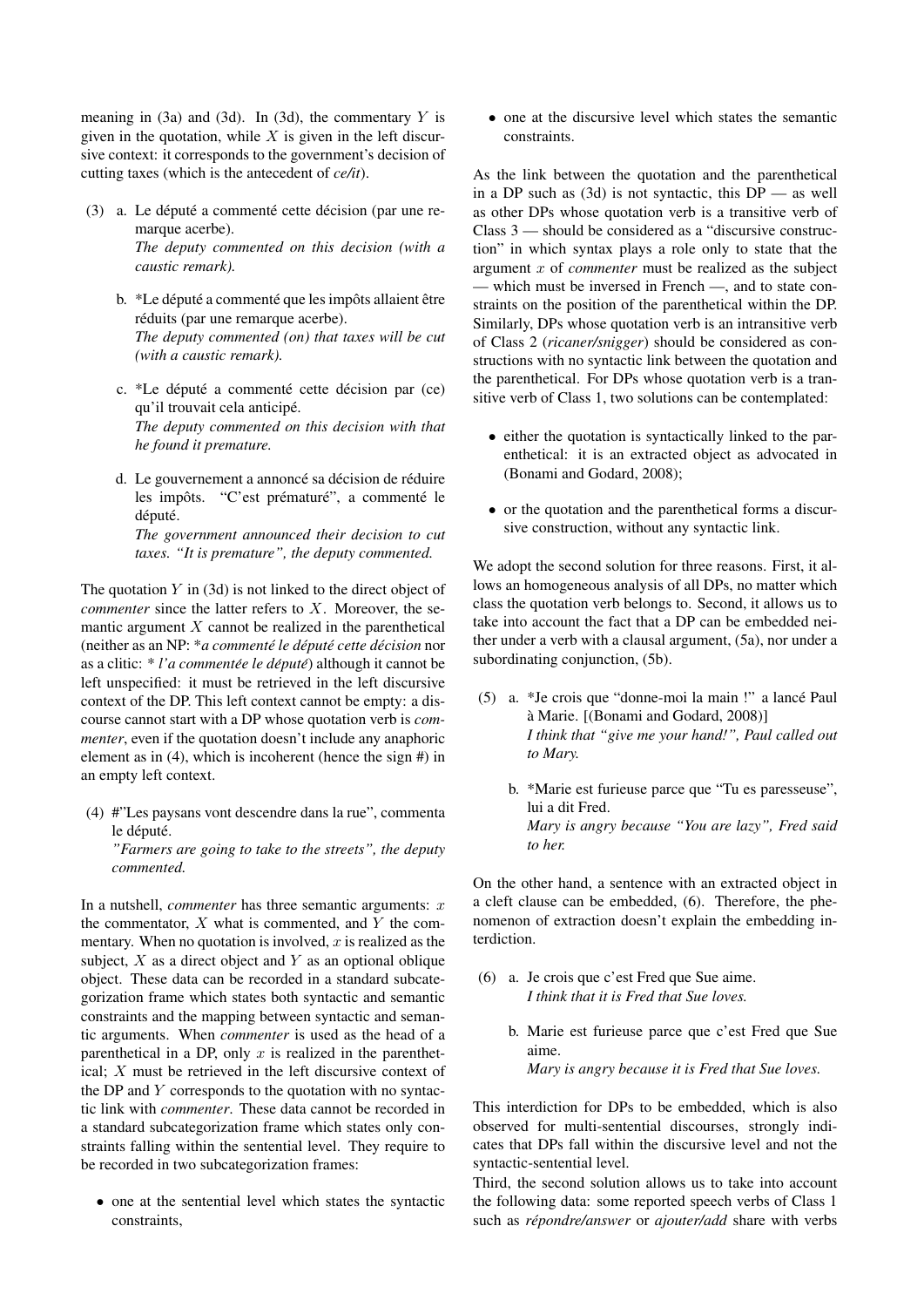of Class 3 the impossibility of heading a quotation parenthetical in a DP which occurs in an empty left discursive context: (9a) is incoherent contrarily to  $(9b)$ .<sup>4</sup>

- (9) a. #"Les paysans vont descendre dans la rue", répondit le député. *"Farmers are going to take to the streets", the deputy answered.*
	- b. Le Premier ministre a demandé comment les paysans allaient réagir à cette loi. "Les paysans vont descendre dans la rue", répondit le député. *The Prime minister asked how farmers are going to respond to this law. "Farmers are going to take to the streets", the deputy answered.*

In conclusion, we propose the hypothesis that all DPs whatever the class of the quotation verb involved — are discursive constructions, which require two subcategorization frames for the quotation verb.

Postulating two subcategorization frames is somehow unusual since is is generally considered that a lexical item has a single subcategorization frame which states both syntactic and semantic constraints, these constraints falling within the sentential level. However, adverbial discourse connectives such as *ensuite/then* or *de ce fait/therefore* also require two subcategorization frames: at the syntactic level, they have a single argument<sup>5</sup>, while at the semantic level, they

- (7) a. Le Premier Ministre a demande comment les paysans ´ allaient réagir à cette loi. "Les paysans vont descendre dans la rue", répondit le député à cette question saugrenue.
	- *The Prime Minister asked how farmers are going to respond to this law. "Farmers are going to take to the streets", the deputy answered this ridiculous question.*
	- b. Le Premier Ministre a demandé comment les paysans allaient réagir à cette loi. "Les paysans vont descendre dans la rue", lui répondit le député.

*The Prime Minister asked how farmers are going to respond to this law. "Farmers are going to take to the streets", the deputy answered to him.*

Therefore, it should be considered that the argument  $X$  of *répondre* is realized as an anaphor  $\phi$  in (9b). The realization of an argument as an anaphor  $\varphi$  is observed in other contexts, for example in (8), (Danlos, 2005)

(8) Cet été, Fred a entrepris de repeindre toute sa maison. Il a commencé ø/cette entreprise par le salon. *This summer, Fred undertook to repaint his whole house. He started ø/ this enterprise with the living-room.*

On the other hand, the fact that the argument X of *commenter* can never be realized in a quotation parenthetical is modelled by withdrawing the corresponding syntactic function, see Section 4..

 $5$ This argument is of category S if the connective appears in initial position (*Ensuite, Fred a décidé de partir/Then, Fred has decided to leave*) and of category V if the connective appears inhave two arguments, one of which must be retrieved in the left discursive context of the sentence the connective appears in. This discrepancy between the number of syntactic and semantic arguments can be taken into account with two subcategorization frames, as we propose for quotation verbs in DPs.

Postulating two subcategorization frames, one at the syntactic-sentential level, the other one at the semanticdiscursive level, requires designing a non trivial syntaxsemantics interface based on a sentence-discourse interface. It is not in the scope of this paper to discuss sentencediscourse interfaces<sup>6</sup>. However, we introduce in the next section the lexical entries for quotation verbs in DPs with their sentential subcategorization frame(s), and in the following one their discursive counterparts.

# 4. Lexical entries for quotation verbs with their sentential subcategorization frames

We integrated the lexical data collected in our corpus study (section 2.) with the analysis sketched in the previous section in a lexicon, the Le*fff* (Lexique des formes flechies ´ du français — *Lexicon of French inflected forms*) (Sagot, 2010). The Le*fff* is a freely available large-coverage lexicon that relies on the Alexina lexical formalism. Along morphological information, it associates syntactic information with each "intensional" entry of a given lemma, each of them corresponding to a different meaning of this lemma. Syntactic information includes, among other, a deep subcategorization frame (syntactic functions and their possible realizations at the deep syntactic level) and acceptable redistributions that generate automatically various surface subcategorization frames (for verbs, possible redistributions include %active, %passive, %impersonal, etc.). The lexical model of the Le*fff* , Alexina, is formalismindependent, which allows Alexina lexicons to be used in parsing systems relying on various formalisms, in particular (lexicalized) TAGs (e.g., FRMG).

When a verb is used as the head of a quotation parenthetical, it has the same meaning as the meaning is has (or one of the meanings it can have) when it governs an IQ or when it is used in contexts without quotations. For example, let us remind that *commenter/comment* has the same meaning in (3a) and (3d). Moreover, as underlined by (Bonami and Godard, 2008), the quotation verb imposes selectional restrictions on the type of speech act that the quotation may express, and these restrictions are compatible with those observed in contexts without quotations. For instance, the verb *demander/ask*, when used as a quotation verb, requires the quotation to be an interrogative (10a), which corresponds to the fact that it can be used with an indirect interrogative (10b). On the contrary, *affirmer/affirm* is only built with assertions (10c,10d).

(10) a. "Quelle heure est-il ?", demanda-t-il. *"What time is it?", he asked.*

<sup>4</sup>However, *repondre/answer ´* and *commenter/comment* differ on the following point: the argument  $X$  of *répondre* (what is answered) can be syntactically realized in the parenthetical as an anaphoric NP, (7), while it should be reminded that the argument X of *commenter* (the thing commented) cannot be realized in the parenthetical at all.

side the VP (*Fred a ensuite décidé de partir/Fred has then decided to leave*).

<sup>&</sup>lt;sup>6</sup>In a discourse understanding perspective, sentence-discourse interfaces are discussed in (Webber, 2004) in the framework of D-LTAG and in (Danlos, 2009) in the framework of D-STAG.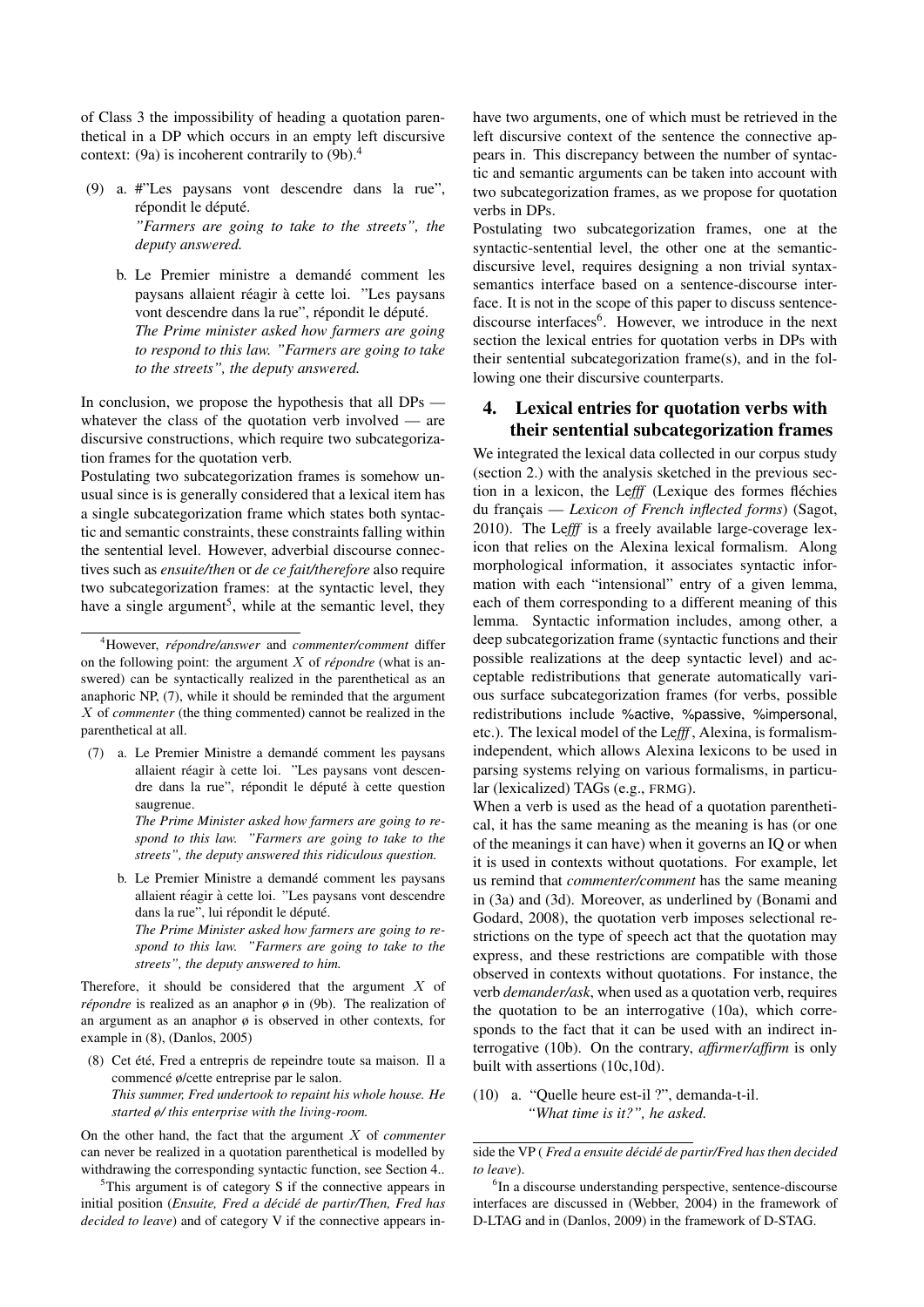- b. Il demanda quelle heure il était. *He asked what time it was.*
- c. "Il est 2h30", affirma-t-il. *"It is 2:30", he affirmed.*
- d. Il affirma qu'il était 2h30. *He affirmed that it was 2:30.*

For these reasons, we model the possibility for a verb to head a quotation parenthetical in a DP by adding to its existing entry a new redistribution. This redistribution, prefixed by %DP, is defined as follows:

- it removes all syntactic functions that cannot be realized in a parenthetical, namely
	- in all cases, the argument that corresponds to the quotation itself (this has no effect on Class 2 verbs);
	- for Class 3 verbs, the direct object (Obj), as explained in Section 3..

This leads to various %DP redistributions, depending on the class and on the syntactic function corresponding to the quotation; e.g., %DP\_noObj\_noObl, associated with some Class 3 verbs such as *commenter*/*comment* removes the Obl because it corresponds to the quotation as well as the Obj;

- it discards any sentential (scompl) or infinitive (sinf) realization for the subject (Suj),
- it adds a special feature [DP=+] that is meant to be used in the grammar to force the subject inversion and identify the presence of a quotation parenthetical;
- it adds a feature that represents the selectional restrictions affecting the quotation, such as [assertion=+] or  $[interrogative=+]$ ; this allows the output of the parser to be compatible with a further discursive analysis.

For example, (simplified) Le*fff* entries for the verbs *dire*/*dit* (class 1), *ricaner*/*snigger* (class 2) and *commenter*/*comment* (class 3) are shown respectively in (11a), (11c) and (11e). Each of these "intensional" entries yields many different extensional entries, for each inflected forms and redistributions. For each of these verbs, we provide the (simplified) DP extensional entry for the third person singular *passé simple* in respectively (11b), (11d) and (11f). For example, the DP redistribution %DP\_noObj yields an entry for *dit/say* in which the Obj is removed but the optional Obja` is preserved, since it can be realized in the parenthetical, see (1c).

(11) a. dire Suj:cln|sn,

Obj:cla|sn|de-sinf|scompl|qcompl, Objà:(cld|à-sn);; %active,%passive,%se moyen, %impersonnal\_passive,%DP\_noObj

- b. *dit* Suj:cln|sn,Objà:(cld|à-sn);DP=+,assertion=+;
- c. ricaner Suj:cln|sn;;%active,%DP intrans
- d. *ricana* Suj:cln|sn;DP=+,assertion=+;
- e. commenter Suj:cln|sn,Obj:cla|sn, Obl:(par-sn);; %active,%passive,%se moyen, %DP\_noObi\_noObl
- f. *commenta* Suj:cln|sn;DP=+;assertion=+

### 5. Discursive subcategorization frames

In this section, we sketch the discursive/semantic subcategorization frames for quotation verbs when they head a quotation parenthetical in a DP (as usual for the discursive level, these frames include discourse relations linking Elementary Discourse Units (EDUs in short)).

For verbs of Class 3 such as *commenter/comment*, the semantic/discursive subcategorization frame can be given in the (simplified) formula:

(12)  $\lambda x Y X$ . ∃W(W ≅ (∃e.speechAct(e, x)) ∧  $Attributeation(W, Y) \wedge Commentary(Y, X))$ with  $x :: e, X, Y :: t$ 

In words, there exists an entity  $x$ , the referent of the subject of *commenter*, who performed a speech act  $e^7$ . This event forms the core of an EDU,  $W$ <sup>8</sup>. W is linked via the discourse relation Attribution (Redeker and Egg, 2006) to the quotation  $Y$ , which is itself linked via the relation  $Commentary$  (Asher and Lascarides, 2003) to an EDU X (which must be retrieved in the left discursive context of the DP), see (Danlos et al., 2010) for more details. For a verb of Class 3 different from *commenter/comment*, the discourse relation *Commentary* should be replaced by another discourse relation, e.g. Continuation for *continuer/continue*. For verbs of Class 1 such as *répondre/answer* or *ajouter/add* which can head a parenthetical quotation only in DPs which occur in a non empty left discursive context (see examples (9) in section 3.), the semantic/discursive subcategorization frame could be identical to that of *commenter* given in (12) except that the discourse relation Commentary is replaced by an appropriate relation, e.g. Answer for *répondre/answer* or *Continuation* for *ajouter/add* .

For the other verbs of Class 1 such as *annoncer/announce* or *dire/say*, the discursive frame could be the (simplified) following formula, in which the link with the left discursive context, if any, is left unspecified.

(13) 
$$
\lambda xY
$$
.  $\exists W(W \cong (\exists e.annoncer(e, x)) \land$   
Attention(W, Y))

Finally, for intransitive verbs of Class 2 such as *ricaner/snigger*, the semantic/discursive frame could be the one shown in (14), in which the EDU  $W$  consists of two overlapping events — the overlapping is represented as

 $<sup>7</sup>No$  modality of this speech act is specified: neither the man-</sup> ner of speaking, nor the instrument of communication if any, neither any non neutral propositional attitude.

<sup>&</sup>lt;sup>8</sup>If the parenthetical includes adjuncts (*commenta le député apres le d ` ˆıner/the deputy commented after dinner*), their semantic representations are inserted in W.